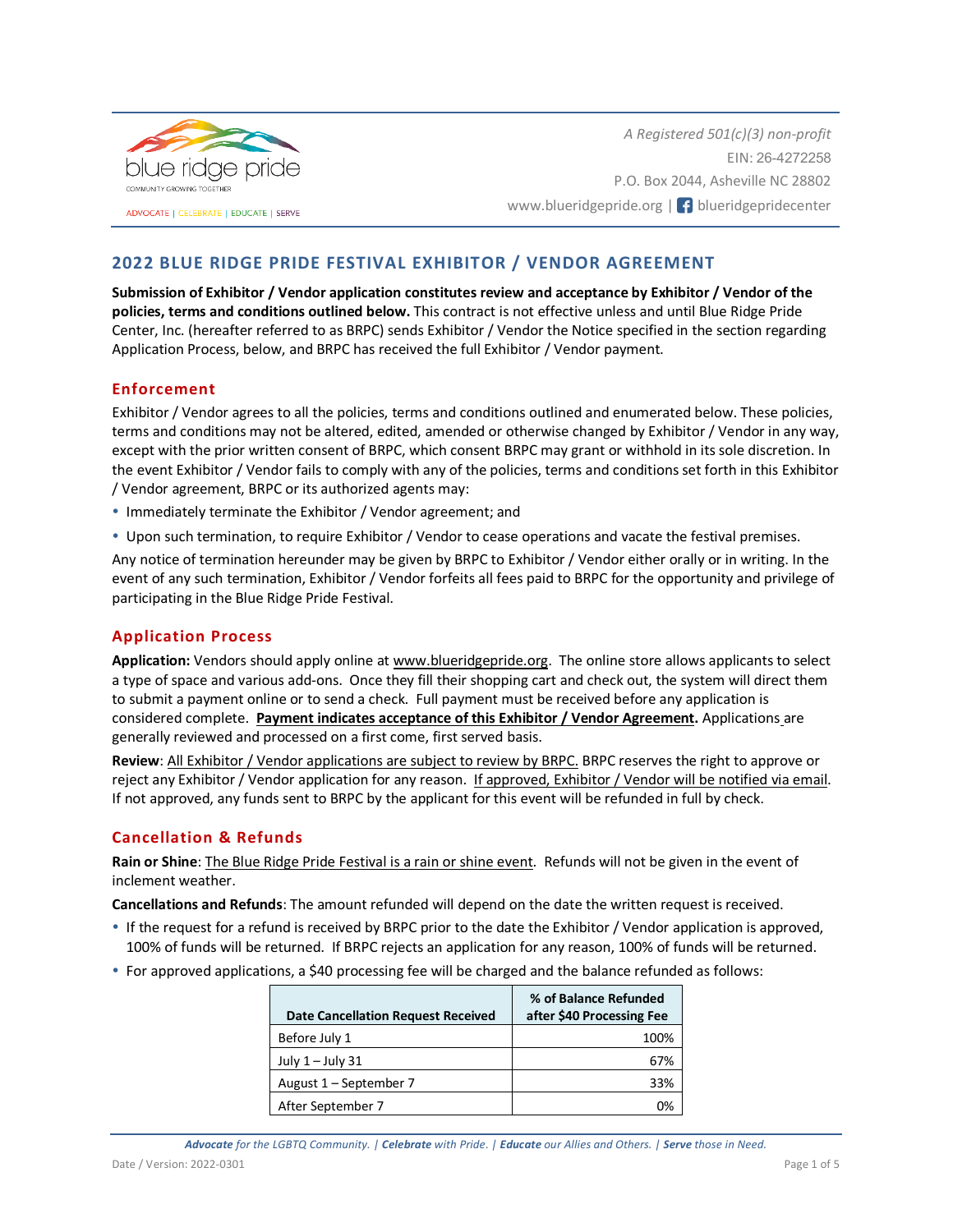

## **Booth & Truck Spaces**

**Booth Space**: 10' x 10' booth spaces may be rented and used to accommodate tents and carts that fit within that area. Vendors may register for more than one booth space.

**Truck Space**: We allot a 20' x 10' space for each truck. A truck space may not be used for tents or carts. Vendors who require more than 20' x 10' should notify BRPC during the application process.

**Location Assignment**: BRPC will attempt to accommodate placement requests but makes no guarantee that requests for specific placement/location will be granted. Booth and truck placement will be at the sole discretion of BRPC.

**Non-Transferable**: Exhibitor / Vendor may not transfer or share its assigned booth or truck space without the prior express written consent of BRPC, which consent BRPC may grant or withhold in its sole discretion. We allow sharing of booths upon approval but require that any entity sharing or using a booth register and be approved.

## **Tents, Anchors, Tables & Chairs**

**Tents**. Vendors are responsible for providing their own tents. These must be freestanding and flame retardant. Tents/shade structures may be no larger than 10' x 10'. Tents may have no more than 3 sides/walls installed during festival hours. NOTE: We offer tents for rental on a limited basis.

**Anchors, Tables, Chairs**. These are available for rental, subject to availability. To increase the likelihood of availability, it is recommended that these be ordered at the time of application. There are no refunds or fee reductions for unused amenities. If available, amenities can be rented on the day of the festival. However, this is not recommended.

- **Tent Anchors.** Local law requires tent anchors for all tents. Each leg of the tent must have a minimum of 8lbs of weight or the Fire Marshall will require the tent to be removed from the festival. Exhibitor / Vendor must supply weights or may rent them from BRPC. BRPC will deliver these during set-up and haul them away after the festival. Tents may not be anchored with stakes or tied to any trees, benches or other structures (violation may result in fines from the City of Asheville). Exhibitor / Vendor agrees to pay any fines/penalties assessed for failure to abide by this policy attributable to Vendor.
- **Tables and Chairs**. Vendors may rent a table and two chairs. These will be delivered to your site.

### **Electricity**

**Electrical Access**: Access to electricity, if available, will be provided for a flat access fee. All electrical service is for one 110v/15A outlet, unless otherwise agreed to by BRPC. Exhibitor / Vendor is responsible for providing 12-gauge extension cords and power strips needed to access the electricity supply. Please note that outlet access may be as far as 40' away from your booth. Arrangements for electricity access must be made and paid for in advance of the festival.

**Extension Cords**: Exhibitor / Vendor is responsible for providing 12-gauge extension cords and power strips needed to access the electricity supply. Please note that outlet access may be as far as 40' away from your booth. Arrangements for electricity access must be made and paid for in advance of the festival.

**Personal Generators**: Owing to City/County safety and noise restrictions, personal generators are not permitted.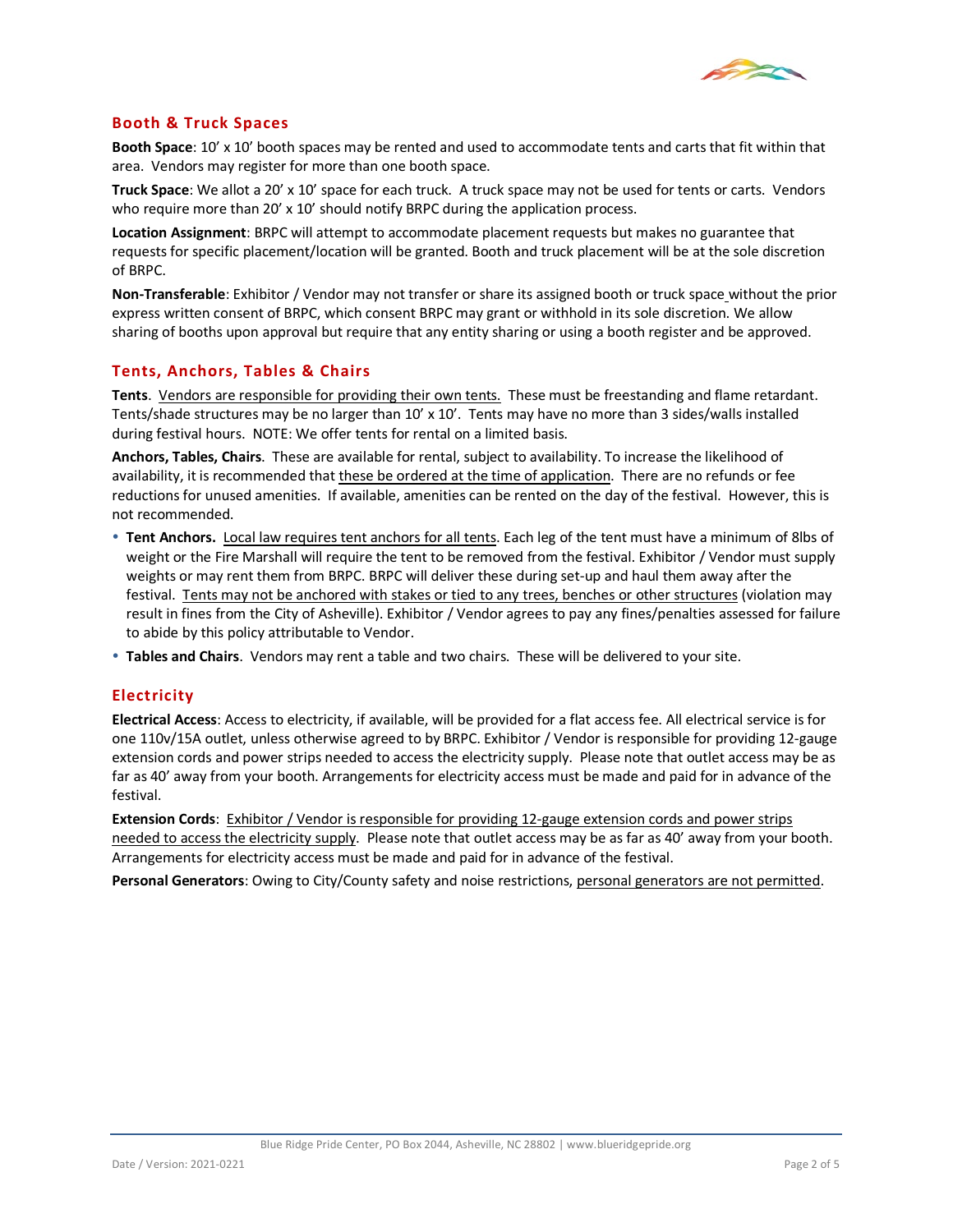

### **Food Vendors / Amusement & Equipment Operators: License & Insurance Requirements**

**Temporary Food Permits**: All food/beverage vendors who are required by Buncombe County to submit a Temporary Food Vending Permit must submit it to BRP by September 8 (send to vendor@blueridgepride.org).

**Certificate of Insurance**: Food Vendors and Safety Sensitive Contractors (e.g., amusement and equipment operators) shall obtain a Certificate of Insurance (CoI) and submit it to BRPC by September 8. (send to vendor@blueridgepride.org). The CoI must name the City of Asheville, 70 Court Plaza, Asheville NC 28801 as the certificate holder and as an additional insured. (See example at end of document.)

*Tip: Consult the current Asheville Events Guide for examples of properly completed COIs. We offer links for City and County requirements on our [Exhibitor page.](https://blueridgepride.org/pride-central/vendors/)*

## **Restrictions on Exhibitor / Vendor Activities**

**Exhibitor / Vendor Activities**: BRPC restricts the distribution of literature, merchandise, etc. to approved vendors with assigned booth space only. Exhibitor / Vendor activities are restricted to Vendor's assigned space and all Exhibitor / Vendor activities must be contained within Vendor's assigned space.

**Food, Beverage, Water & Alcohol:** Non-Food Vendors may not sell food or beverages. This is to protect authorized vendors and non-profits who depend on these sources of funds. Approved Food Vendors may sell soft drinks and water but may not sell alcohol. BRPC reserves all rights to the sale and distribution of all alcohol during the event.

**Pets**: The City of Asheville does not allow any pets or animals in Festival sites.

**Adult Materials**: Exhibitor / Vendor acknowledges that any materials of an adult nature shall be displayed subject to applicable Federal, State, and Local laws and regulations regarding the display or distribution of such materials. Exhibitor / Vendor agrees to remove from display/distribution any materials deemed offensive or inappropriate by BRPC.

**Prohibited Items**: Exhibitor / Vendor shall not display, offer for view or sell any illegal or contraband items. Exhibitor / Vendor shall not display, offer for view or sell any items that are unlicensed and/or copies/interpretations of licensed or registered items. The laws of the State of North Carolina and local ordinances of the City of Asheville and Buncombe County shall apply.

**Prohibited Behavior**: Exhibitor / Vendor may not distribute literature or display signs, except within their approved space. Exhibitor / Vendor may not taunt, abuse or engage in a verbal or written altercation with any event attendee, other vendor, entertainer or other participant. Exhibitor / Vendor may not engage in any action that may be in direct conflict with the purpose, mission, values and/or spirit of BRPC. Violators shall be subject to removal at the discretion of BRPC.

**BRPC Logo/Brand**: Exhibitor / Exhibitor / Vendor shall not display, offer for view, take orders for or sell any items that are imprinted, emblazoned marked or branded with BRPC's logo or in any way as official BRPC merchandise without prior written permission of BRPC.

### **Exhibitor / Exhibitor / Vendor Set-up and Tear-down**

**Exhibitor / Exhibitor / Vendor Operating Hours**: All Exhibitor / Exhibitor / Vendor booths and trucks must be open during festival operating hours. Event operating hours have been set to 11:00 am - 7:00 pm but are subject to change. Notice of any change will be communicated via email. Booths and trucks must be cleared no later than 90 minutes following the conclusion of the Festival.

**Check-in & Setup:** Vendors will be contacted prior to the event with a designated check-in time and location. Vendors will not be allowed vehicular access to the event prior to their assigned time slots. Vendors arriving after their assigned time will be subject to wait. Vehicles cannot be admitted into the event space after 10:30 am.

**Unloading**: Vendors cannot leave cars unattended while loading and unloading and can only load / unload in designated areas. They may not block traffic.

**Clean-up**: Exhibitor / Vendor agrees to clean booth space at the end of the festival and remove any trash/debris or other items brought by Vendor, or be subject to a \$250 cleaning fee.

Blue Ridge Pride Center, PO Box 2044, Asheville, NC 28802 | www.blueridgepride.org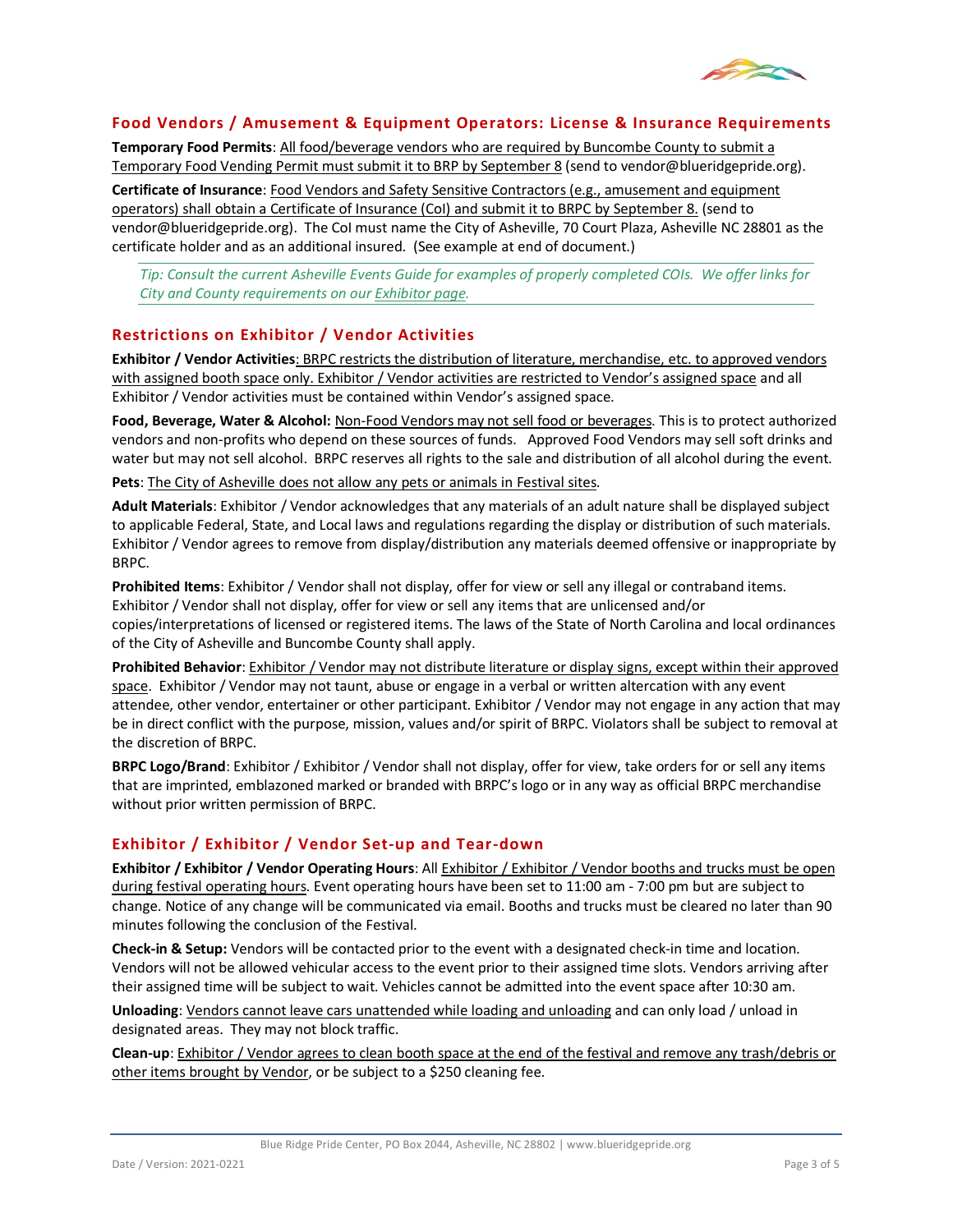

**Rental Items**: Exhibitor / Vendor shall leave all rental items, including tables, chairs, tents, anchors, etc. in the assigned booth space at the conclusion of the festival. Any unreturned items will be invoiced to Vendor.

## **Other Exhibitor / Vendor Responsibilities**

**Permits/Licensing/Insurance**: Exhibitor / Vendor is required to obtain, at Vendor's own expense, any and all permits, licenses, and/or insurance that may be required by the City of Asheville, Buncombe County, and/or the State of North Carolina.

**Compliance**: Vendors must comply with all laws, ordinances, rules, and regulations of any lawful authority, agency or governmental unit, including, but not limited to any applicable fire and building codes of the City of Asheville and Buncombe County Health Department.

**Sales Tax**: Vendors selling any merchandise/services subject to North Carolina sales tax assume all responsibility and liability for collection and remittance of such tax.

**Lost Items**: Exhibitor / Vendor accepts all responsibility and liability for any losses due to theft or damage. BRPC assumes no responsibility for any loss due to damage or theft.

**Parking**: BRPC does not provide parking. Any illegally parked vehicles or vehicles left onsite after load in/out times are subject to tow at owner's expense.

**Pictures, Videos, Recordings**: Vendors grant BRPC and its agents permission to record and publish festival activities for purposes of publicity.

## **Authorization to Use Event Photographs, Audio and Video Recordings**

BRPC is authorized to capture, use, reproduce, and publish photographs, audio and video recordings of festival activities without compensation. Such material may be used in publications, press releases, internet pages, advertising, or for other related endeavors.

#### **Other Limitations**

**Attendance**: BRPC makes no representation or guarantee regarding the number of people who attend the festival.

**Hold Harmless**: Exhibitor / Vendor understands and accepts that BRPC has no control over external elements/events that may prevent and/or disrupt the festival and agrees to hold BRPC harmless for any losses arising out of such elements/events, including but not limited to: protestor activities, terrorist actions, actions of local authorities, acts of God, etc. Each party hereby indemnifies and holds the other party, as well as the other party's respective agents, representatives, principals, employees, officers and directors, harmless from and against any loss, damage or expense, including reasonable attorneys' fees, incurred or suffered by or threatened against a party or any of the foregoing in connection with or as a result of any claim for personal injury, property damage or other loss brought by or on behalf of any third party person, firm or corporation as a result of or in connection with the Exhibitor / Vendor Application, which claim does not result from the active negligence of the other party.

**Assignment**: Exhibitor / Vendor may not assign this agreement, in whole or in part, without BRPC's written consent. Any attempt to assign this Agreement without such consent will be null and void.

**Governing Law**. This Agreement will be governed by and construed in accordance with the laws of the State of North Carolina.

### **Contact Information**

- Email[: Vendor@BlueRidgePride.org](mailto:Vendor@BlueRidgePride.org)
- Mail: Blue Ridge Pride Center, Inc., PO Box 2044, Asheville NC 28802-2044
- Web Site[: www.BlueRidgePride.org](http://www.blueridgepride.org/)